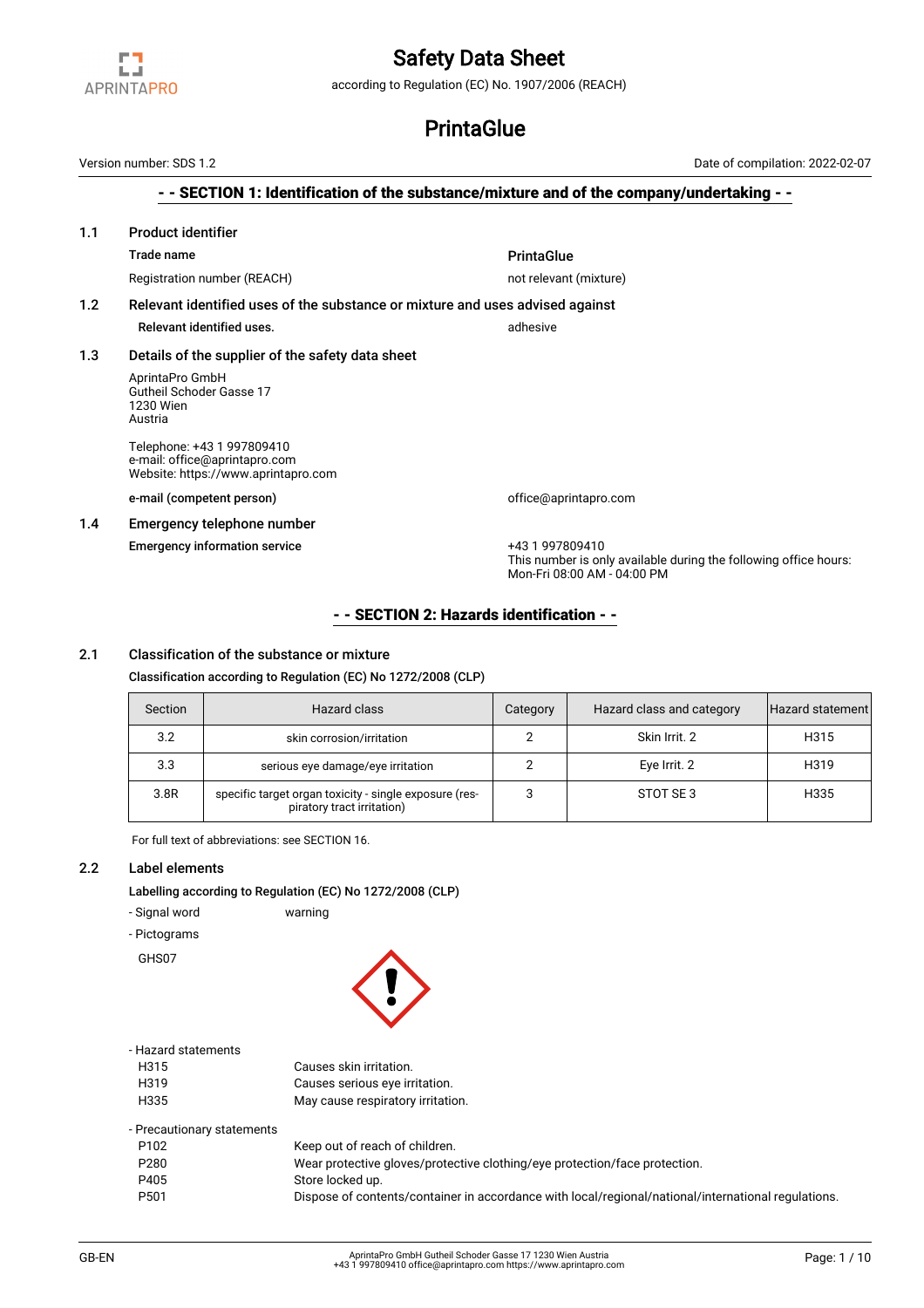

according to Regulation (EC) No. 1907/2006 (REACH)

# **PrintaGlue**

Version number: SDS 1.2 Date of compilation: 2022-02-07

#### - Supplemental hazard information

EUH202 Cyanoacrylate. Danger. Bonds skin and eyes in seconds. Keep out of the reach of children.

- Hazardous ingredients for labelling ethyl 2-cyanoacrylate

### 2.3 Other hazards

This material is combustible, but will not ignite readily.

### - - SECTION 3: Composition/information on ingredients - -

#### 3.1 Substances

Not relevant (mixture)

#### 3.2 Mixtures

#### Description of the mixture

| Name of substance     |        | Identifier                    |           |            | Classification acc. to GHS                                      |  |
|-----------------------|--------|-------------------------------|-----------|------------|-----------------------------------------------------------------|--|
| ethyl 2-cyanoacrylate | CAS No | 7085-85-0                     | $\geq 90$ |            | Skin Irrit. 2 / H315<br>Eye Irrit. 2 / H319<br>STOT SE 3 / H335 |  |
| Name of substance     |        | Specific Conc. Limits         |           | <b>ATE</b> | Exposure route                                                  |  |
| ethyl 2-cyanoacrylate |        | STOT SE 3; H335: $C \ge 10$ % |           |            |                                                                 |  |

For full text of abbreviations: see SECTION 16.

# - - SECTION 4: First aid measures - -

#### 4.1 Description of first aid measures

#### General notes

Do not leave affected person unattended. Remove victim out of the danger area. Keep affected person warm, still and covered. Take off immediately all contaminated clothing. In all cases of doubt, or when symptoms persist, seek medical advice. In case of unconsciousness place person in the recovery position. Never give anything by mouth.

#### Following inhalation

If breathing is irregular or stopped, immediately seek medical assistance and start first aid actions. In case of respiratory tract irritation, consult a physician. Provide fresh air.

#### Following skin contact

Wash with plenty of soap and water.

#### Following eye contact

Remove contact lenses, if present and easy to do. Continue rinsing. Irrigate copiously with clean, fresh water for at least 10 minutes, holding the eyelids apart.

#### Following ingestion

Rinse mouth with water (only if the person is conscious). Do NOT induce vomiting.

# 4.2 Most important symptoms and effects, both acute and delayed

Symptoms and effects are not known to date.

#### 4.3 Indication of any immediate medical attention and special treatment needed

none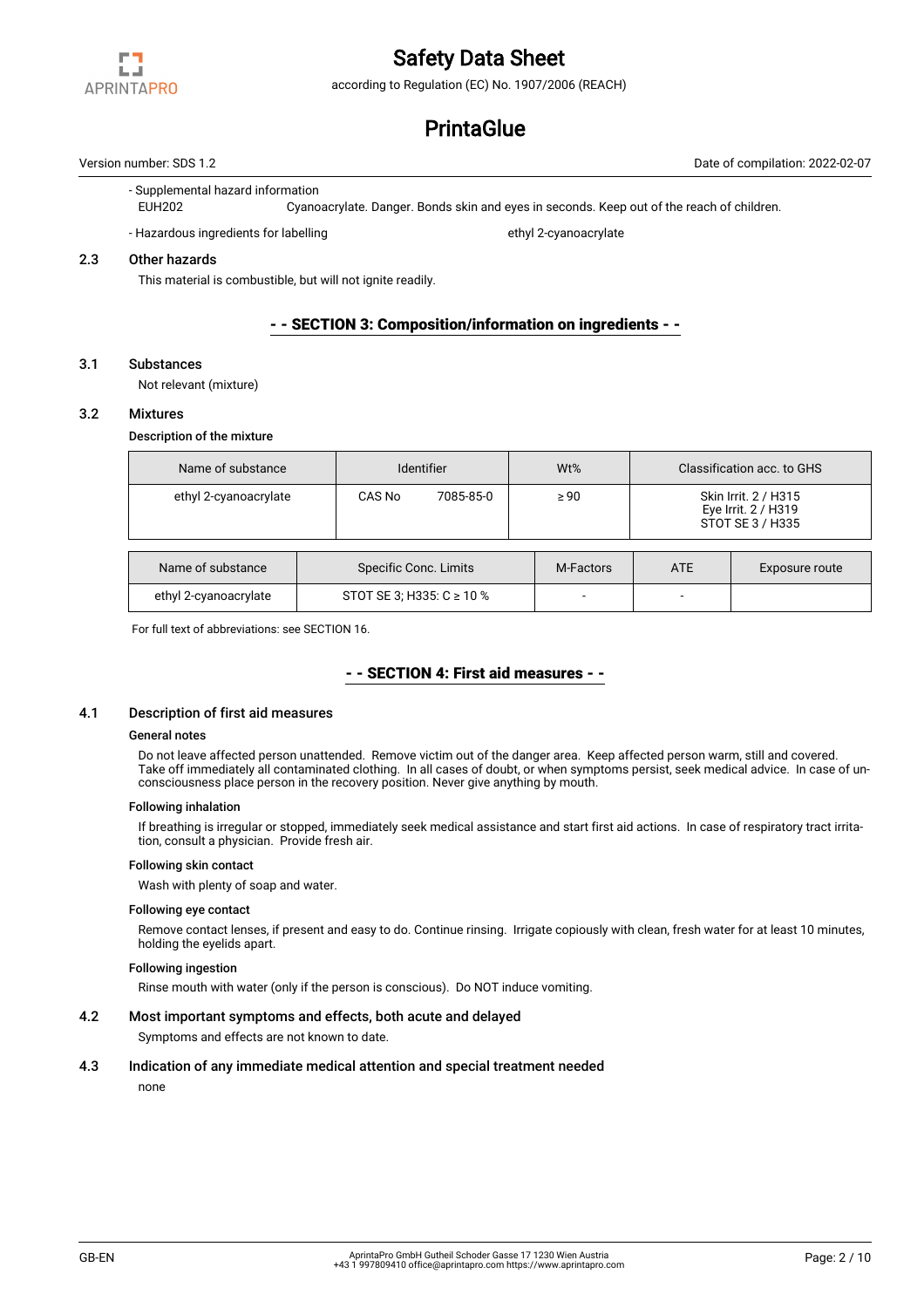

according to Regulation (EC) No. 1907/2006 (REACH)

# **PrintaGlue**

Version number: SDS 1.2 Date of compilation: 2022-02-07

### - - SECTION 5: Firefighting measures - -

#### 5.1 Extinguishing media

#### Suitable extinguishing media

Water spray, BC-powder, Carbon dioxide (CO2)

Unsuitable extinguishing media

Water jet

### 5.2 Special hazards arising from the substance or mixture

#### Hazardous combustion products

Nitrogen oxides (NOx), Carbon monoxide (CO), Carbon dioxide (CO2)

#### 5.3 Advice for firefighters

In case of fire and/or explosion do not breathe fumes. Co-ordinate firefighting measures to the fire surroundings. Do not allow firefighting water to enter drains or water courses. Collect contaminated firefighting water separately. Fight fire with normal precautions from a reasonable distance.

#### - - SECTION 6: Accidental release measures - -

### 6.1 Personal precautions, protective equipment and emergency procedures

For non-emergency personnel

Remove persons to safety.

#### For emergency responders

Wear breathing apparatus if exposed to vapours/dust/spray/gases.

#### 6.2 Environmental precautions

Keep away from drains, surface and ground water. Retain contaminated washing water and dispose of it.

#### 6.3 Methods and material for containment and cleaning up

Advice on how to contain a spill

Covering of drains

#### Advice on how to clean up a spill

Wipe up with absorbent material (e.g. cloth, fleece). Collect spillage: sawdust, kieselgur (diatomite), sand, universal binder

#### Appropriate containment techniques

Use of adsorbent materials.

### Other information relating to spills and releases

Place in appropriate containers for disposal. Ventilate affected area.

#### 6.4 Reference to other sections

Hazardous combustion products: see section 5. Personal protective equipment: see section 8. Incompatible materials: see section 10. Disposal considerations: see section 13.

## - - SECTION 7: Handling and storage - -

#### 7.1 Precautions for safe handling

#### Recommendations

- Measures to prevent fire as well as aerosol and dust generation

Use local and general ventilation. Use only in well-ventilated areas.

#### Advice on general occupational hygiene

Wash hands after use. Do not eat, drink and smoke in work areas. Remove contaminated clothing and protective equipment before entering eating areas. Never keep food or drink in the vicinity of chemicals. Never place chemicals in containers that are normally used for food or drink. Keep away from food, drink and animal feedingstuffs.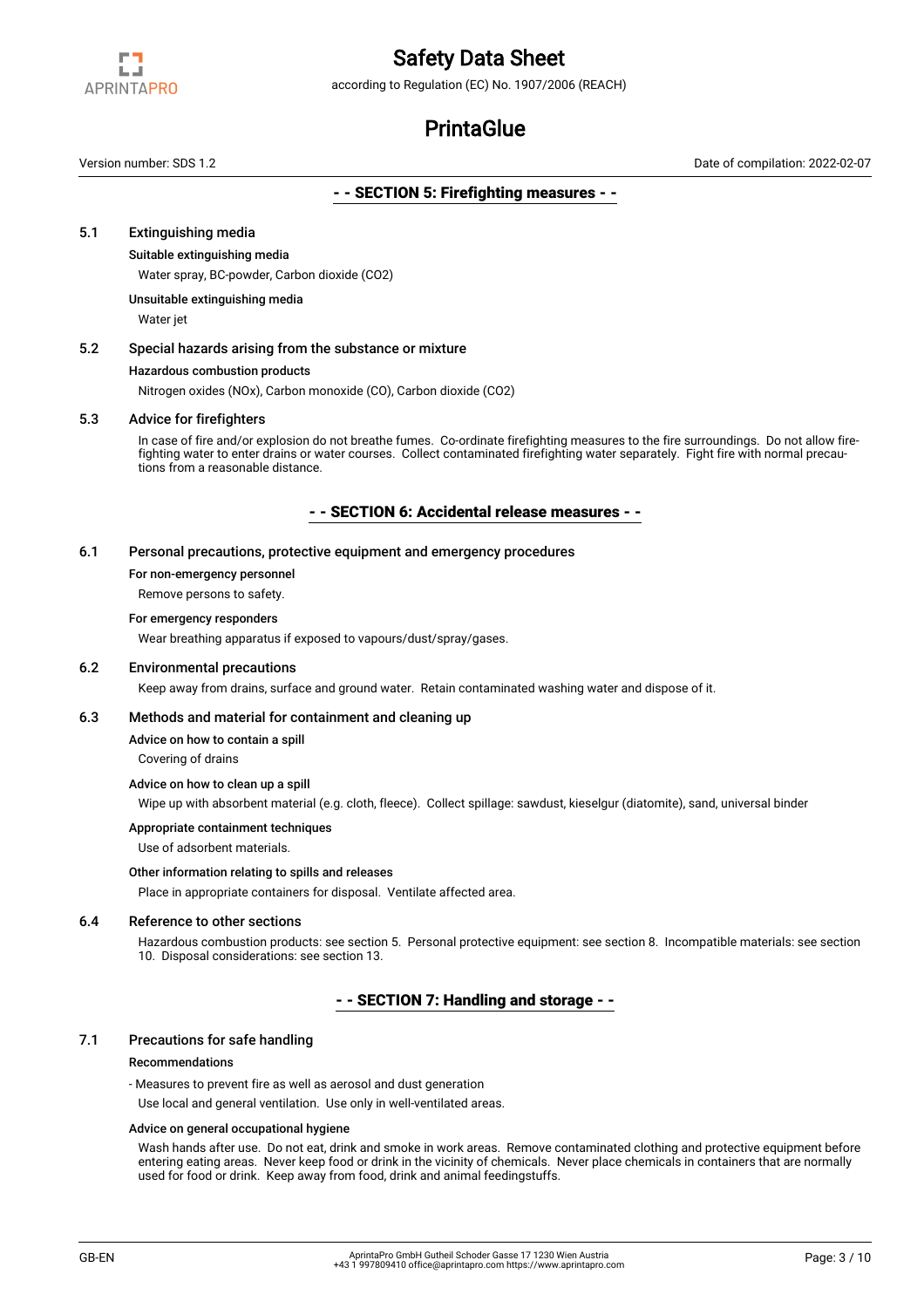

according to Regulation (EC) No. 1907/2006 (REACH)

# **PrintaGlue**

Version number: SDS 1.2 Date of compilation: 2022-02-07

#### 7.2 Conditions for safe storage, including any incompatibilities

#### 7.3 Specific end use(s)

See section 16 for a general overview.

### - - SECTION 8: Exposure controls/personal protection - -

### 8.1 Control parameters

Occupational exposure limit values (Workplace Exposure Limits)

| <b>Country</b> | Name of agent              | CAS No    | I Identifi-<br>er | <b>TWA</b><br>[ppm] | TWA [mg/]<br>m <sup>3</sup> | <b>STEL</b><br>[ppm] | <b>STEL</b><br>[mq/m <sup>3</sup> ] | [ppm] | Ceiling-C   Ceiling-C<br>[mg/m <sup>3</sup> ] | Nota-<br>tion | Source        |
|----------------|----------------------------|-----------|-------------------|---------------------|-----------------------------|----------------------|-------------------------------------|-------|-----------------------------------------------|---------------|---------------|
| GB             | ethyl 2-cyanoac-<br>rvlate | 7085-85-0 | <b>WEL</b>        |                     |                             | 0.3                  | 1.5                                 |       |                                               |               | EH40/<br>2005 |

Notation<br>Ceiling-C

Ceiling-C ceiling value is a limit value above which exposure should not occur<br>STFL short-term exposure limit: a limit value above which exposure should

short-term exposure limit: a limit value above which exposure should not occur and which is related to a 15-minute period (unless otherwise specified)

TWA time-weighted average (long-term exposure limit): measured or calculated in relation to a reference period of 8 hours timeweighted average (unless otherwise specified)

| Relevant DNELs of components of the mixture |           |             |                          |                                       |                   |                                 |
|---------------------------------------------|-----------|-------------|--------------------------|---------------------------------------|-------------------|---------------------------------|
| Name of substance                           | CAS No    | Endpoint    | Threshold<br>level       | Protection goal,<br>route of exposure | Used in           | Exposure time                   |
| ethyl 2-cyanoacrylate                       | 7085-85-0 | <b>DNEL</b> | $9.25 \,\mathrm{mg/m^3}$ | human, inhalatory                     | worker (industry) | chronic - systemic ef-<br>fects |
| ethyl 2-cyanoacrylate                       | 7085-85-0 | <b>DNEL</b> | $9.25 \,\mathrm{mg/m^3}$ | human, inhalatory                     | worker (industry) | acute - systemic ef-<br>fects   |
| ethyl 2-cyanoacrylate                       | 7085-85-0 | <b>DNEL</b> | $9.25 \,\mathrm{mg/m^3}$ | human, inhalatory                     | worker (industry) | chronic - local effects         |
| ethyl 2-cyanoacrylate                       | 7085-85-0 | <b>DNEL</b> | $9.25 \,\mathrm{mg/m^3}$ | human, inhalatory                     | worker (industry) | acute - local effects           |

### 8.2 Exposure controls

#### Appropriate engineering controls

General ventilation.

#### Individual protection measures (personal protective equipment)

#### Eye/face protection

Wear eye/face protection.

#### Skin protection

- Hand protection

Wear suitable gloves. Chemical protection gloves are suitable, which are tested according to EN 374. Check leak-tightness/impermeability prior to use. In the case of wanting to use the gloves again, clean them before taking off and air them well. For special purposes, it is recommended to check the resistance to chemicals of the protective gloves mentioned above together with the supplier of these gloves.

- Type of material

Nitrile

- Material thickness
- ≥0,35mm
- Breakthrough times of the glove material

>30 minutes (permeation: level 2)

- Other protection measures

Take recovery periods for skin regeneration. Preventive skin protection (barrier creams/ointments) is recommended. Wash hands thoroughly after handling.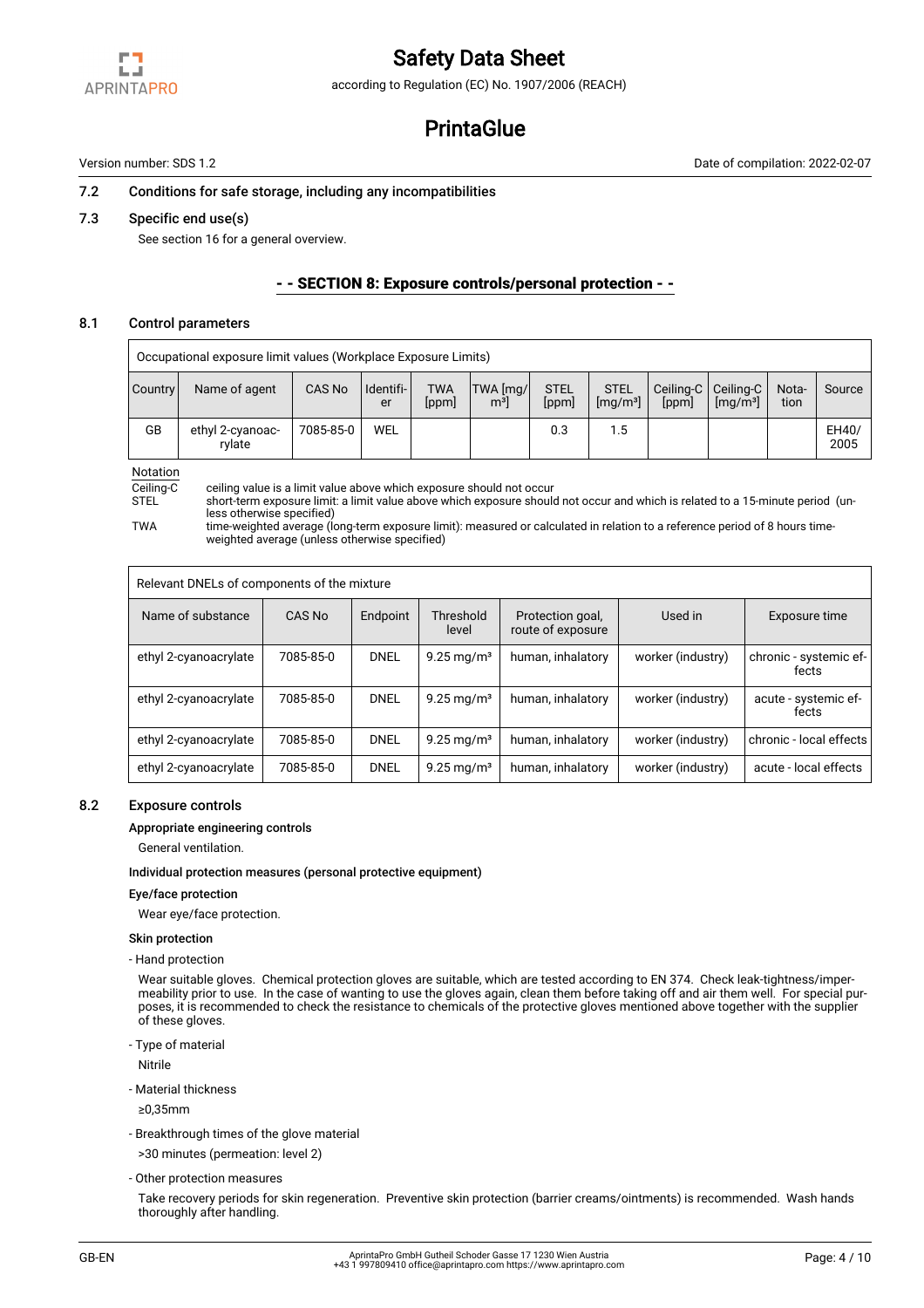

according to Regulation (EC) No. 1907/2006 (REACH)

# **PrintaGlue**

Version number: SDS 1.2 Date of compilation: 2022-02-07

### Respiratory protection

In case of inadequate ventilation wear respiratory protection.

### Environmental exposure controls

Use appropriate container to avoid environmental contamination. Keep away from drains, surface and ground water.

### - - SECTION 9: Physical and chemical properties - -

#### 9.1 Information on basic physical and chemical properties

| <b>Physical state</b>                                    | liquid                                                                  |
|----------------------------------------------------------|-------------------------------------------------------------------------|
| Colour                                                   | transparent                                                             |
| <b>Odour</b>                                             | characteristic                                                          |
| Melting point/freezing point                             | $-31 °C$                                                                |
| Boiling point or initial boiling point and boiling range | 214 °C at 1,003 mbar                                                    |
| Flammability                                             | this material is combustible, but will not ignite readily               |
| Lower and upper explosion limit                          | not determined                                                          |
| Flash point                                              | 82.5 °C at 1,013 mbar                                                   |
| Auto-ignition temperature                                | 480 °C                                                                  |
| Decomposition temperature                                | not relevant                                                            |
| PH (value)                                               | not determined                                                          |
| Kinematic viscosity                                      | not determined                                                          |
| Solubility(ies)                                          | not determined                                                          |
| <b>Partition coefficient</b>                             |                                                                         |
| Partition coefficient n-octanol/water (log value)        | this information is not available                                       |
| Vapour pressure                                          | ≤21 Pa at 20 °C                                                         |
| Density and/or relative density                          |                                                                         |
| Density                                                  | $1.04\frac{g}{cm^3}$                                                    |
| Relative vapour density                                  | information on this property is not available                           |
| Particle characteristics                                 | not relevant (liquid)                                                   |
| Other information                                        |                                                                         |
| Information with regard to physical hazard classes       | hazard classes acc. to GHS (physical hazards): not relevant             |
| Other safety characteristics                             |                                                                         |
| Temperature class (EU, acc. to ATEX)                     | T1 (maximum permissible surface temperature on the equipment:<br>450°C) |

# - - SECTION 10: Stability and reactivity - -

### 10.1 Reactivity

 $9.2$ 

Concerning incompatibility: see below "Conditions to avoid" and "Incompatible materials".

#### If heated:

Exothermic polymerisation

#### If exposed to light:

Exothermic polymerisation.

#### 10.2 Chemical stability

See below "Conditions to avoid".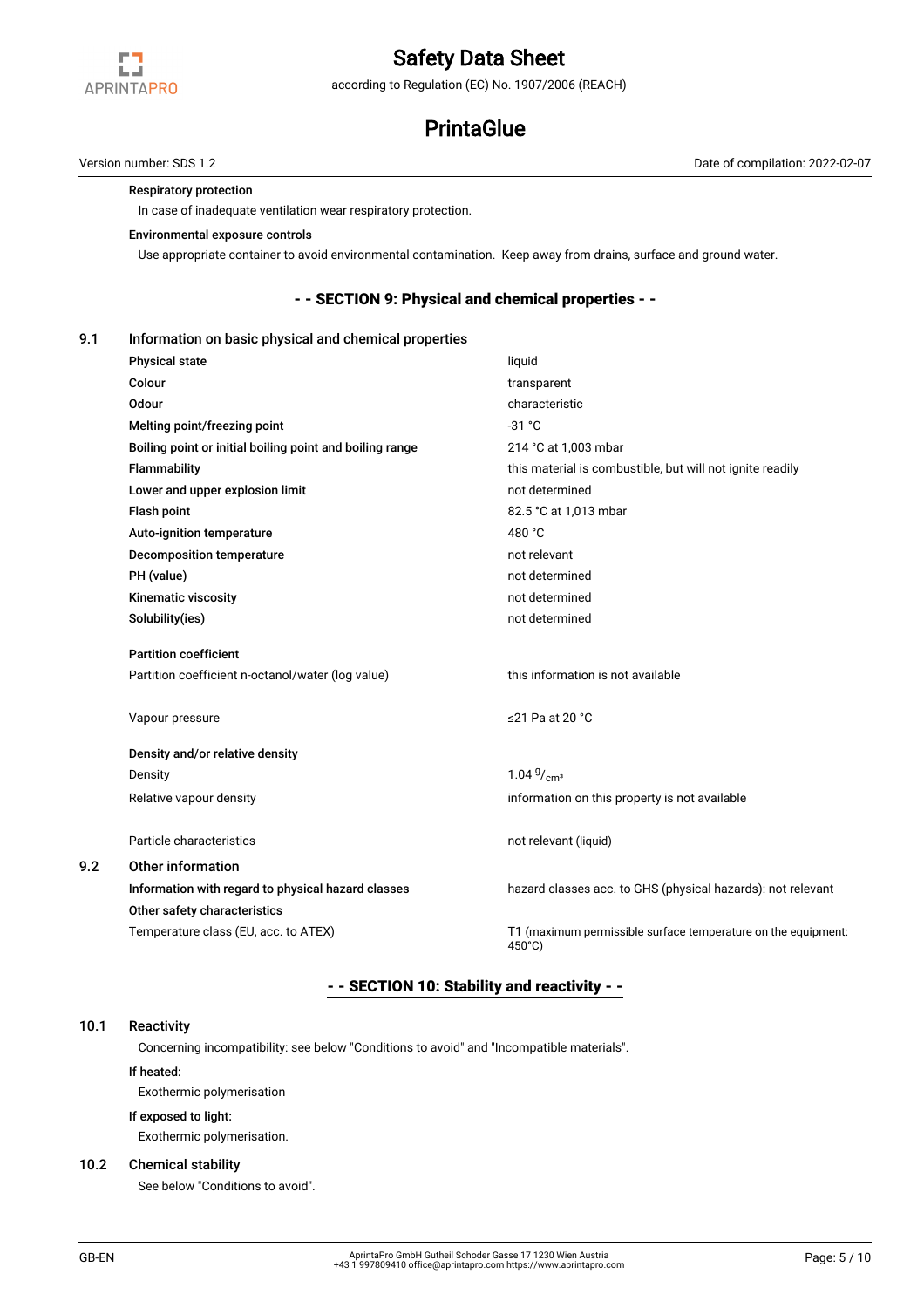

according to Regulation (EC) No. 1907/2006 (REACH)

# **PrintaGlue**

Version number: SDS 1.2 Date of compilation: 2022-02-07

#### 10.3 Possibility of hazardous reactions No known hazardous reactions.

- 10.4 Conditions to avoid UV-radiation/sunlight.
- 10.5 Incompatible materials Oxidisers, Reducing agents

### 10.6 Hazardous decomposition products

Reasonably anticipated hazardous decomposition products produced as a result of use, storage, spill and heating are not known. Hazardous combustion products: see section 5.

# - - SECTION 11: Toxicological information - -

#### 11.1 Information on hazard classes as defined in Regulation (EC) No 1272/2008

Test data are not available for the complete mixture.

#### Classification procedure

The method for classification of the mixture is based on ingredients of the mixture (additivity formula).

## Classification according to GHS (1272/2008/EC, CLP)

### Acute toxicity

Shall not be classified as acutely toxic.

GHS of the United Nations, annex 4: May be harmful in contact with skin.

#### Skin corrosion/irritation

Causes skin irritation.

#### Serious eye damage/eye irritation

Causes serious eye irritation.

# Respiratory or skin sensitisation

Shall not be classified as a respiratory or skin sensitiser.

### Germ cell mutagenicity

Shall not be classified as germ cell mutagenic.

#### **Carcinogenicity**

Shall not be classified as carcinogenic.

### Reproductive toxicity

Shall not be classified as a reproductive toxicant.

#### Specific target organ toxicity - single exposure

May cause respiratory irritation.

#### Specific target organ toxicity - repeated exposure

Shall not be classified as a specific target organ toxicant (repeated exposure).

#### Aspiration hazard

Shall not be classified as presenting an aspiration hazard.

### 11.2 Information on other hazards

There is no additional information.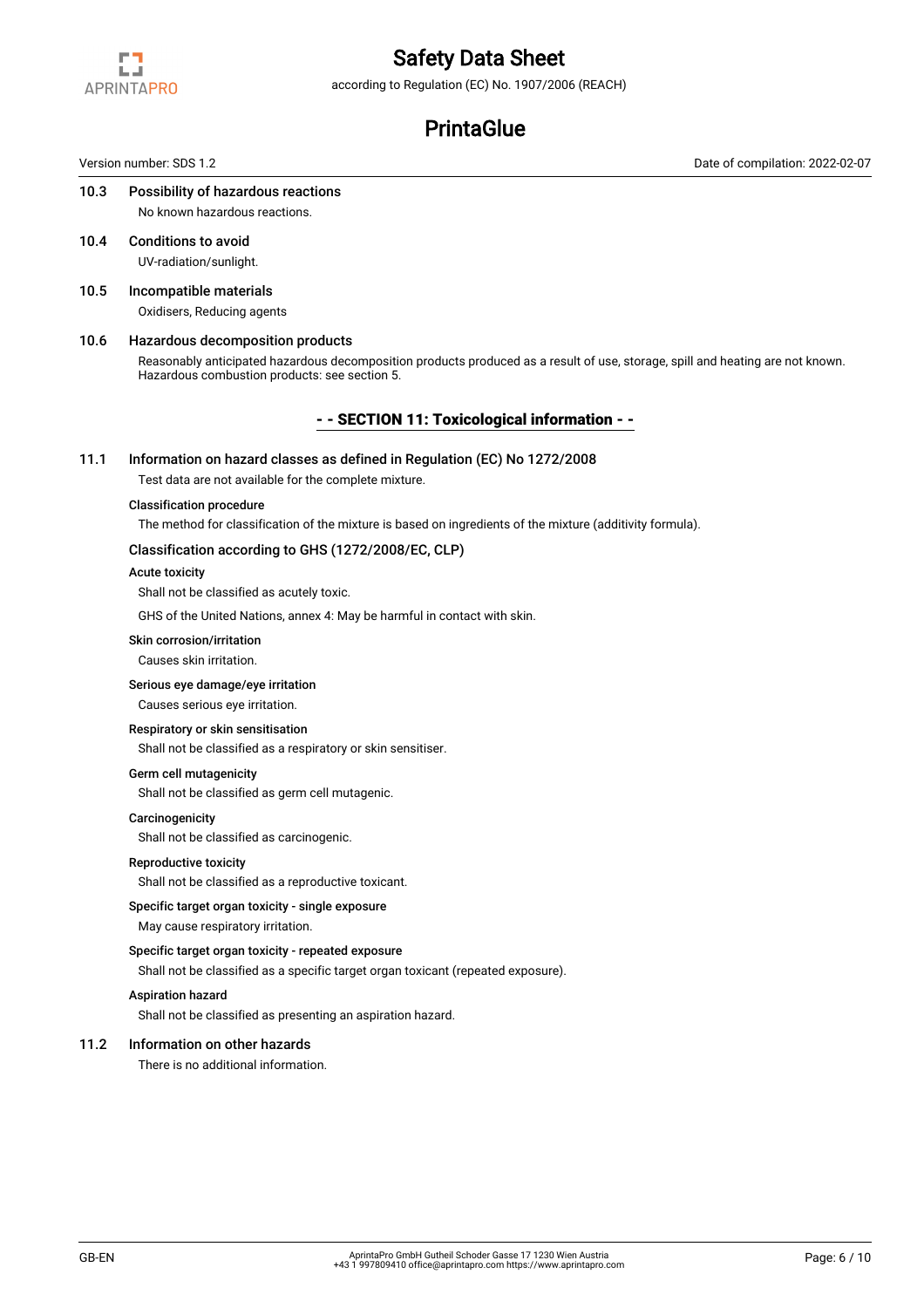

according to Regulation (EC) No. 1907/2006 (REACH)

# **PrintaGlue**

Version number: SDS 1.2 Date of compilation: 2022-02-07

### - - SECTION 12: Ecological information - -

- 12.1 Toxicity Shall not be classified as hazardous to the aquatic environment. 12.2 Persistence and degradability Data are not available. 12.3 Bioaccumulative potential Data are not available. 12.4 Mobility in soil Data are not available. 12.5 Results of PBT and vPvB assessment Data are not available.
- 12.6 Endocrine disrupting properties None of the ingredients are listed.
- 12.7 Other adverse effects Data are not available.

# - - SECTION 13: Disposal considerations - -

#### 13.1 Waste treatment methods

#### Sewage disposal-relevant information

Do not empty into drains. Avoid release to the environment. Refer to special instructions/safety data sheets.

#### Waste treatment of containers/packagings

Completely emptied packages can be recycled. Handle contaminated packages in the same way as the substance itself.

#### Remarks

Please consider the relevant national or regional provisions. Waste shall be separated into the categories that can be handled separately by the local or national waste management facilities.

# - - SECTION 14: Transport information - -

| 14.1 | UN number or ID number                                              | not subject to transport regulations                                       |
|------|---------------------------------------------------------------------|----------------------------------------------------------------------------|
| 14.2 | UN proper shipping name                                             | not relevant                                                               |
| 14.3 | Transport hazard class(es)                                          | none                                                                       |
| 14.4 | Packing group                                                       | not assigned                                                               |
| 14.5 | <b>Environmental hazards</b>                                        | non-environmentally hazardous acc. to the dangerous goods reg-<br>ulations |
| 14.6 | Special precautions for user<br>There is no additional information. |                                                                            |

14.7 Maritime transport in bulk according to IMO instruments The cargo is not intended to be carried in bulk.

# 14.8 Information for each of the UN Model Regulations

International Maritime Dangerous Goods Code (IMDG) - Additional information Not subject to IMDG.

International Civil Aviation Organization (ICAO-IATA/DGR) - Additional information Not subject to ICAO-IATA.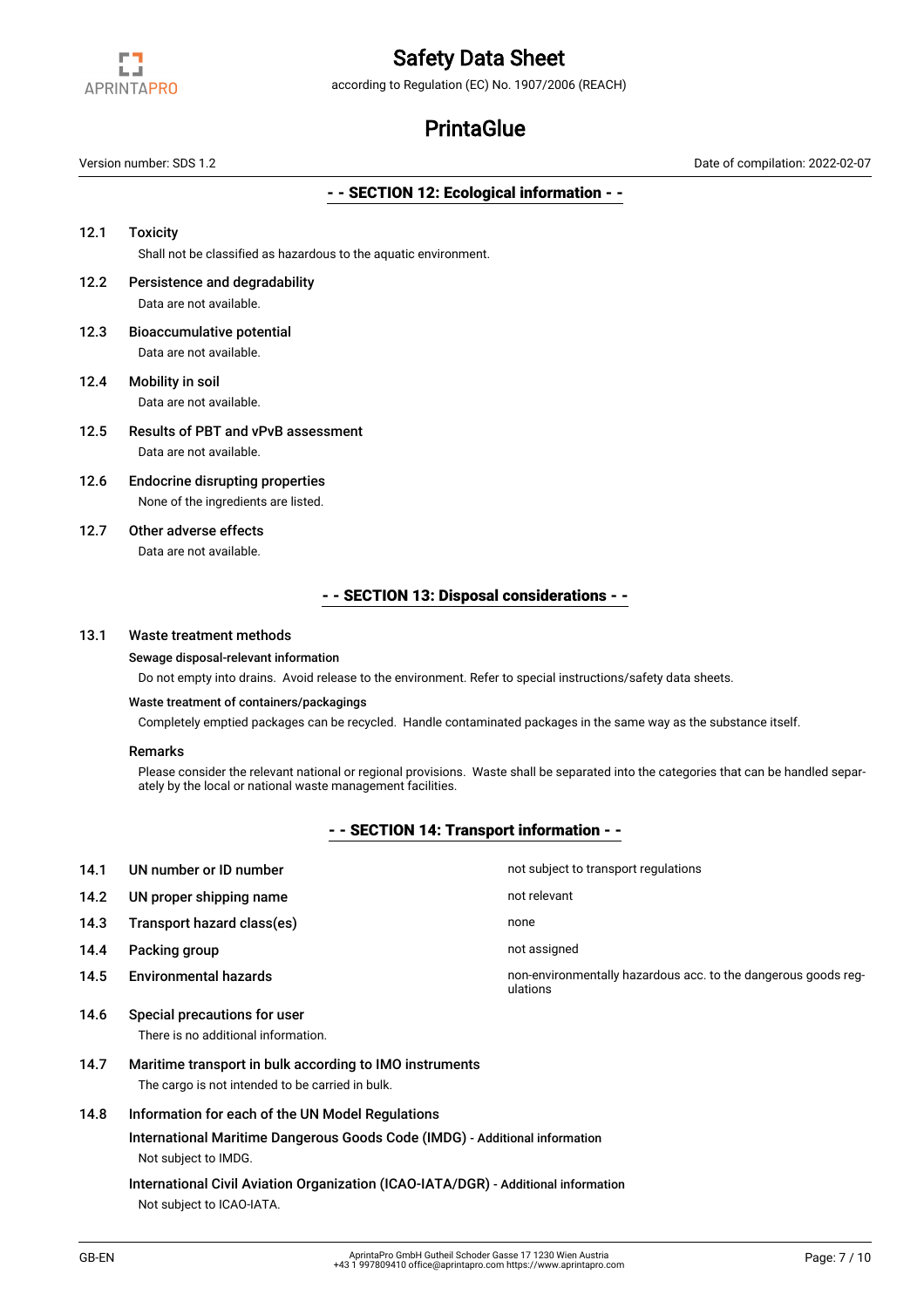

according to Regulation (EC) No. 1907/2006 (REACH)

# **PrintaGlue**

Version number: SDS 1.2 Date of compilation: 2022-02-07

## - - SECTION 15: Regulatory information - -

# 15.1 Safety, health and environmental regulations/legislation specific for the substance or mixture

# Relevant provisions of the European Union (EU)

# Restrictions according to REACH, Annex XVII

| Dangerous substances with restrictions (REACH, Annex XVII) |                                                                                                     |        |    |  |  |
|------------------------------------------------------------|-----------------------------------------------------------------------------------------------------|--------|----|--|--|
| Name of substance                                          | Name acc. to inventory                                                                              | CAS No | No |  |  |
| PrintaGlue                                                 | this product meets the criteria for classification in<br>accordance with Regulation No 1272/2008/EC |        |    |  |  |
| ethyl 2-cyanoacrylate                                      | substances in tattoo inks and permanent make-up                                                     |        | 75 |  |  |

#### List of substances subject to authorisation (REACH, Annex XIV) / SVHC - candidate list

none of the ingredients are listed

### Seveso Directive

|    | 2012/18/EU (Seveso III)               |                                                                                          |              |
|----|---------------------------------------|------------------------------------------------------------------------------------------|--------------|
| No | Dangerous substance/hazard categories | Qualifying quantity (tonnes) for the application of<br>lower and upper-tier requirements | <b>Notes</b> |
|    | not assigned                          |                                                                                          |              |

# Directive on the restriction of the use of certain hazardous substances in electrical and electronic equipment (RoHS) none of the ingredients are listed

# Regulation concerning the establishment of a European Pollutant Release and Transfer Register (PRTR) none of the ingredients are listed

## Water Framework Directive (WFD)

| List of pollutants (WFD) |        |           |         |  |
|--------------------------|--------|-----------|---------|--|
| Name of substance        | CAS No | Listed in | Remarks |  |
| ethyl 2-cyanoacrylate    |        | a)        |         |  |

Legend

 $\overline{A}$  Indicative list of the main pollutants

#### Regulation on persistent organic pollutants (POP)

None of the ingredients are listed.

# National inventories

| Country   | Inventory        | <b>Status</b>              |
|-----------|------------------|----------------------------|
| AU        | <b>AICS</b>      | all ingredients are listed |
| CA        | <b>DSL</b>       | all ingredients are listed |
| <b>CN</b> | <b>IECSC</b>     | all ingredients are listed |
| <b>EU</b> | <b>ECSI</b>      | all ingredients are listed |
| EU        | REACH Reg.       | all ingredients are listed |
| JP        | <b>CSCL-ENCS</b> | all ingredients are listed |
| <b>KR</b> | <b>KECI</b>      | all ingredients are listed |
| <b>MX</b> | <b>INSQ</b>      | all ingredients are listed |
|           |                  |                            |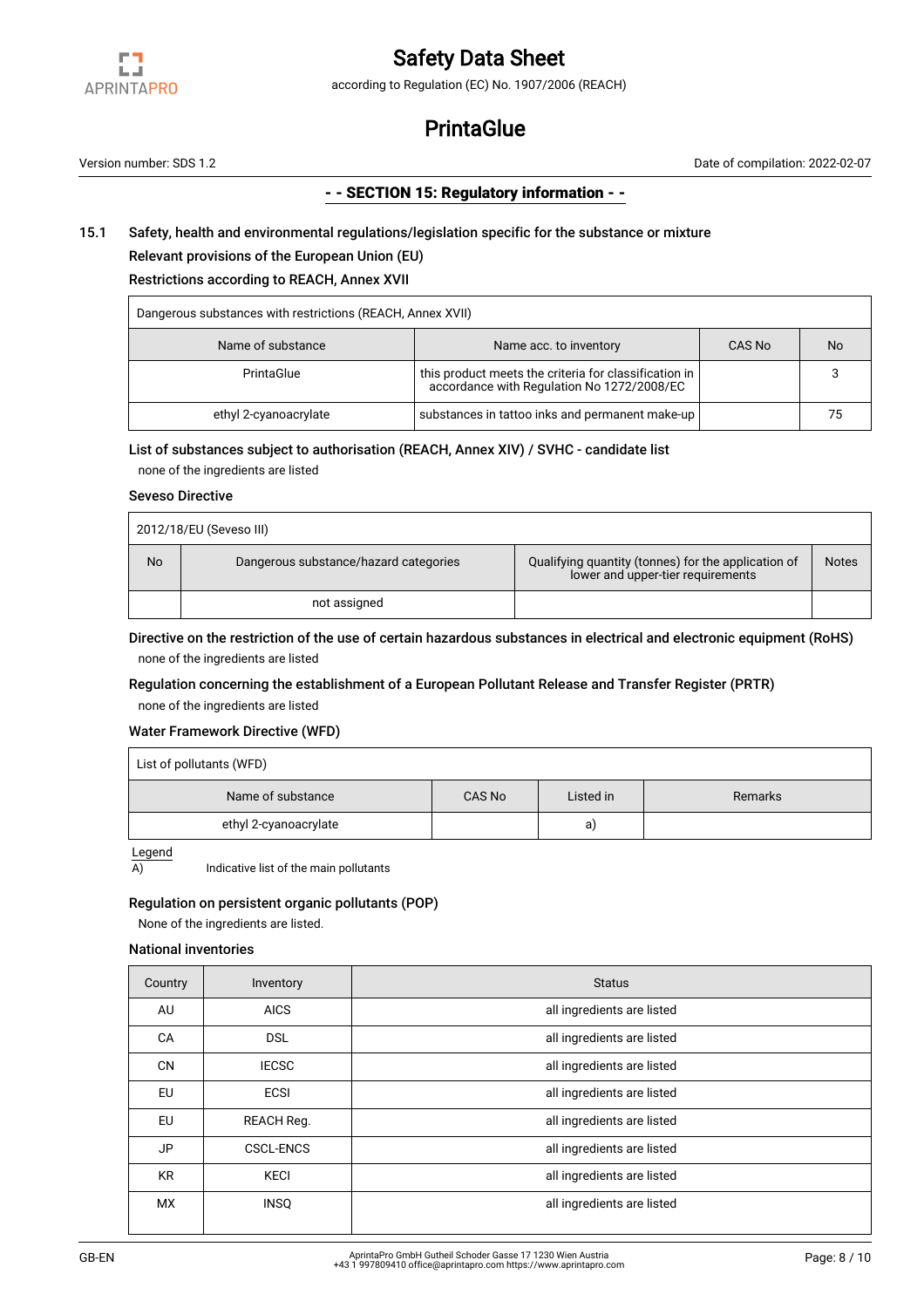

according to Regulation (EC) No. 1907/2006 (REACH)

# **PrintaGlue**

Version number: SDS 1.2 Date of compilation: 2022-02-07

| Country   | Inventory    | <b>Status</b>              |
|-----------|--------------|----------------------------|
| <b>NZ</b> | <b>NZIOC</b> | all ingredients are listed |
| <b>PH</b> | <b>PICCS</b> | all ingredients are listed |
| <b>TR</b> | <b>CICR</b>  | all ingredients are listed |
| TW        | TCSI         | all ingredients are listed |
| US        | <b>TSCA</b>  | all ingredients are listed |

Legend

| Australian Inventory of Chemical Substances                             |
|-------------------------------------------------------------------------|
| Chemical Inventory and Control Regulation                               |
| List of Existing and New Chemical Substances (CSCL-ENCS)                |
| Domestic Substances List (DSL)                                          |
| EC Substance Inventory (EINECS, ELINCS, NLP)                            |
| Inventory of Existing Chemical Substances Produced or Imported in China |
| National Inventory of Chemical Substances                               |
| Korea Existing Chemicals Inventory                                      |
| New Zealand Inventory of Chemicals                                      |
| Philippine Inventory of Chemicals and Chemical Substances (PICCS)       |
| <b>REACH registered substances</b>                                      |
| Taiwan Chemical Substance Inventory                                     |
| Toxic Substance Control Act                                             |
|                                                                         |

# 15.2 Chemical Safety Assessment

Chemical safety assessments for substances in this mixture were not carried out.

# - - SECTION 16: Other information - -

| Abbr.           | Descriptions of used abbreviations                                                                                                                               |
|-----------------|------------------------------------------------------------------------------------------------------------------------------------------------------------------|
| <b>ADR</b>      | Accord relatif au transport international des marchandises dangereuses par route (Agreement concerning the<br>International Carriage of Dangerous Goods by Road) |
| <b>ATE</b>      | <b>Acute Toxicity Estimate</b>                                                                                                                                   |
| CAS             | Chemical Abstracts Service (service that maintains the most comprehensive list of chemical substances)                                                           |
| Ceiling-C       | Ceiling value                                                                                                                                                    |
| CLP             | Regulation (EC) No 1272/2008 on classification, labelling and packaging of substances and mixtures                                                               |
| <b>DGR</b>      | Dangerous Goods Regulations (see IATA/DGR)                                                                                                                       |
| <b>DNEL</b>     | Derived No-Effect Level                                                                                                                                          |
| EH40/2005       | EH40/2005 Workplace exposure limits (http://www.nationalarchives.gov.uk/doc/open-government-licence/)                                                            |
| <b>EINECS</b>   | European Inventory of Existing Commercial Chemical Substances                                                                                                    |
| <b>ELINCS</b>   | European List of Notified Chemical Substances                                                                                                                    |
| Eye Dam.        | Seriously damaging to the eye                                                                                                                                    |
| Eye Irrit.      | Irritant to the eye                                                                                                                                              |
| <b>GHS</b>      | "Globally Harmonized System of Classification and Labelling of Chemicals" developed by the United Nations                                                        |
| <b>IATA</b>     | International Air Transport Association                                                                                                                          |
| <b>IATA/DGR</b> | Dangerous Goods Regulations (DGR) for the air transport (IATA)                                                                                                   |
| <b>ICAO</b>     | International Civil Aviation Organization                                                                                                                        |
| <b>IMDG</b>     | International Maritime Dangerous Goods Code                                                                                                                      |